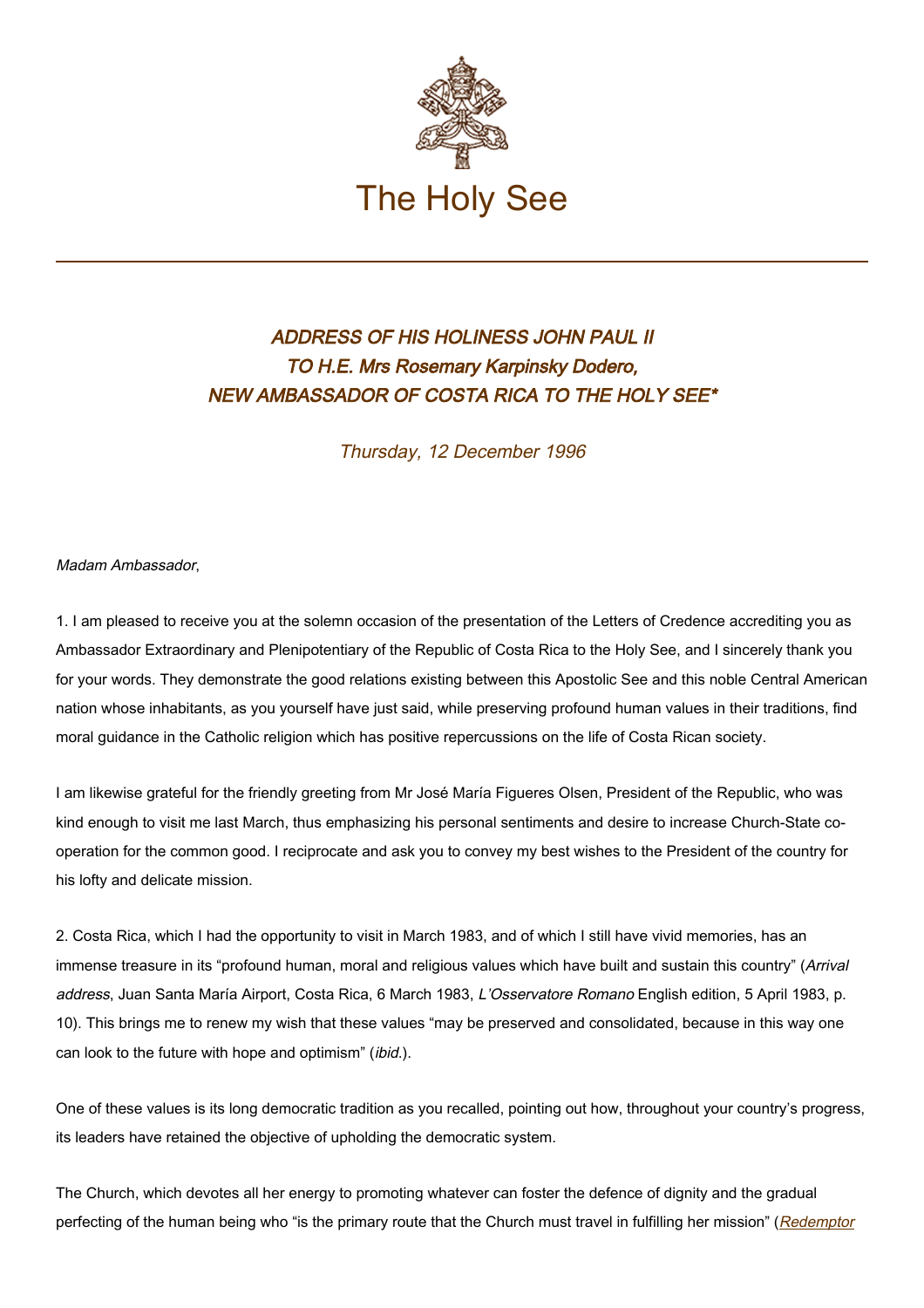hominis[, 14\)](http://www.vatican.va/edocs/ENG0218/__PF.HTM), promotes the value of democracy understood as a participatory system of governing the State, through special representative and controlling institutions, in the service of the common good. But it should be taken into account that a democracy without values easily tends to become totalitarian, both open and hidden, as history shows (cf. Centesimus annus[, 46\)](http://www.vatican.va/edocs/ENG0214/__P7.HTM).

In fact, respect for the absolute values and inalienable rights of each, which do not depend on an established juridical order nor on popular assent, requires that the democratic system always have an ethical foundation since, as I had the opportunity to state in my Encyclical [Evangelium vitae](https://www.vatican.va/content/john-paul-ii/en/encyclicals/documents/hf_jp-ii_enc_25031995_evangelium-vitae.html), "It is therefore urgently necessary, for the future of society and the development of a sound democracy, to rediscover those essential and innate human and moral values which flow from the very truth of the human being and express and safeguard the dignity of the person: values which no individual, no majority and no State can ever create, modify or destroy, but must only acknowledge, respect and promote" (n. 71).

3. Costa Rica plays an active and highly appreciated role in the international context. After the periods of totalitarian regimes, ideological confrontations and civil wars which have plagued the Central American isthmus for several decades, systems of participatory democracy have been reinforced. In this regard, the Church has not remained on the fringe of the process of reconciliation and democratization, and desires to continue to offer her support and collaboration so that values such as justice and solidarity may always be present in the life of the nations in this region.

The Holy See notes with appreciation and interest the enthusiasm with which your country's Government is committed to the process of Central American integration. In a context of increasingly powerful political and economic groups, there is a growing need for greater solidarity between the countries of the isthmus which, despite their cultural and social differences, are called to join forces in the fight against poverty, unemployment, drug dealing and the other evils which threaten their stability and well-being.

Costa Rica, distinguished by its traditional spirit of openness and respect, is called to make a considerable contribution to ensuring that the ideals of integration and regional solidarity are strengthened, for the benefit of all. The plight of the immigrants who have arrived in the country in search of bread, a roof over their heads and work, deserves special attention. The Costa Rican people's deep sense of hospitality is well-known as are the authorities' remarkable efforts to regularize the situation of these immigrants so as to integrate them into national life.

4. On the other hand, Costa Rican society is experiencing a time of great change and profound readjustment in its various environments. Its Government is committed to furthering economic and social development, to which should be added their ecological commitment, which has deeply penetrated the Costa Rican soul, in order to prevent uncontrolled development from damaging the natural beauty with which the Divine Creator has endowed his earth. The human potential represented by the youthful majority of the population, the rich civil, historical and cultural heritage, the successes achieved in the field of health care and education, must not make us forget that there are also causes for concern such as, among others, the difficult economic situation, unemployment and the public debt, both internal and external. In addition, in recent years there have been natural disasters such as the hurricane "Caesar", which sowed death and destruction; I noticed that before it the Catholic faithful, responding to their Bishops' appeal, mobilized themselves to help the injured rapidly and with great generosity.